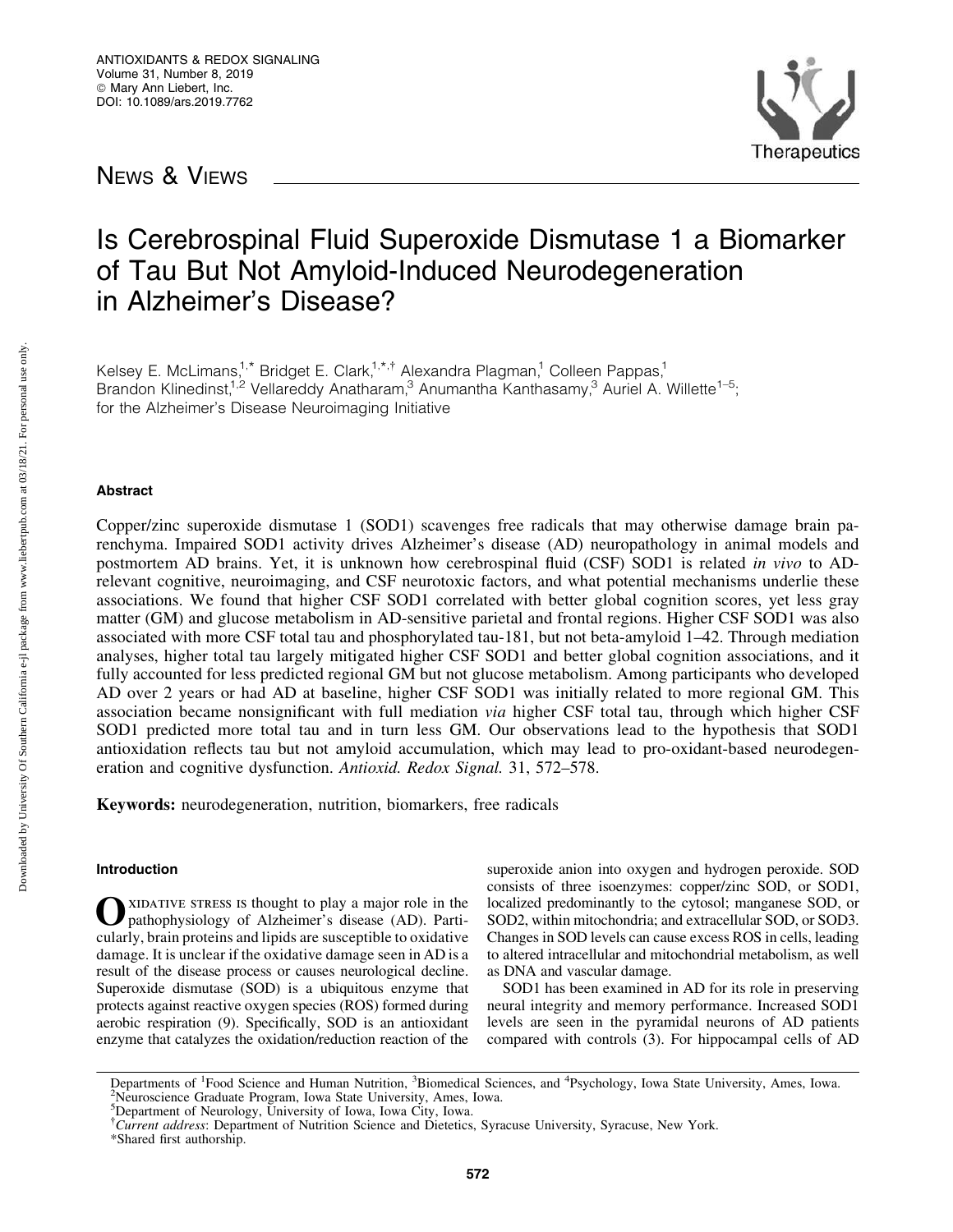## Innovation

Despite superoxide dismutase 1's (SOD1) protective role for memory and neuropathology seen in postmortem Alzheimer's disease (AD) brains and AD transgenic models, it is unknown how SOD1 is related *in vivo* to cognition, brain, and cerebrospinal fluid (CSF) toxic marker outcomes across the AD spectrum. *Via* mediation, we found that higher CSF total tau and to a lesser extent phosphorylated tau, but not CSF beta-amyloid 1–42, largely mitigated ''beneficial'' global cognition associations. Total tau fully mediated SOD1 predicted atrophy in ADsensitive regions. We hypothesize that CSF SOD1 is an *in vivo* biomarker of tau but not amyloid-related neurodegeneration in AD, where tau's causal role remains unclear.

patients and related transgenic models, SOD1 overexpression downregulates beta-amyloid  $(A\beta)$ -induced oxidative stress, using a nonoxidized *versus* oxidized glutathione ratio as a marker (2). Furthermore, coexpression of SOD1 in amyloid precursor protein transgenic mice blocks endothelial dysfunction that gives rise to hypoperfusion often seen in AD (5). SOD1-deficient Tg2576 mice, meanwhile, show increased  $A\beta$  plaque formation, neuroinflammation, tau phosphorylation, and memory decline (6).

In this study, cerebrospinal fluid (CSF) SOD1 data collected by the Alzheimer's Disease Neuroimaging Initiative (ADNI) in 287 aged adults were examined with respect to CSF  $A\beta_{1-42}$  and tau pathology markers, brain atrophy and glucose uptake, and cognitive performance.

# **Results**

## Data summary

Clinical and demographic data on 287 ADNI participants are presented in Table 1. There were no differences based on years of education, age, or CSF SOD levels at baseline between cognitively unimpaired (CU), mild cognitive impairment (MCI), or AD subjects. As expected for this ADNI subpopulation, the percentage of apolipoprotein E (APOE)4

carriers increased stepwise from CU to AD. There were also significantly fewer women in the MCI and AD relative to CU groups.

## Global cognition and memory

Broadly, we observed that higher CSF SOD1 was related to ''better'' scores for global cognition but not subdomain tests. Specifically, for Clinical Dementia Rating Scale Sum of Boxes (CDR-sob), higher CSF SOD1 was significantly associated with better scores ( $\beta$  ± standard error [SE] = -0.625  $\pm$  0.285,  $p$  < 0.05). Similarly, SOD1 was related to better Alzheimer's Disease Assessment Scale-cognitive subscale  $(ADAS-cog)11 (\beta \pm SE = -2.768 \pm 1.033, p < 0.01)$  and Mini-Mental State Examination (MMSE) scores ( $\beta \pm$ SE=0.973  $\pm 0.397$ ,  $p < 0.05$ ). SOD1 main effects, or interactions with APOE4 status or baseline clinical diagnosis, were nonsignificant for memory and executive function factors, as well as for Rey Auditory Verbal Learning Test (RAVLT) indices.

## AD CSF biomarkers

CSF SOD1 was significantly related to higher levels of total tau  $(\beta \pm SE = 81.666 \pm 5.986, p < 0.001)$  and p-tau-181  $(\beta \pm SE = 18.440 \pm 2.253, p < 0.001)$  (Fig. 1). No significant differences were seen with respect to SOD1 and CSF  $A\beta_{1-42}$ .

#### Regional fluorodeoxyglucose metabolism

Next, voxel-wise analysis was used to regress CSF SOD1 levels against regional fluorodeoxyglucose (FDG) uptake, an index of glucose metabolism, at baseline. Higher CSF SOD1 was significantly associated with less FDG ( $p < 0.05$ , family-wise error [FWE] corrected) in a large cluster with the maximum in left supplementary motor area (Fig. 2, ''blue'' cluster; Table 2). This cluster bilaterally spanned superior medial frontal gyrus, mid- and posterior cingulate gyri, pre- and postcentral gyri, precuneus, lobulo-limbic transitional gyrus, as well as left angular gyrus. Smaller clusters encompassed anterior cerebellum or pre- and postcentral gyri.

Table 1. Demographic Data for Alzheimer's Disease Neuroimaging Initiative Subjects with Cerebrospinal Fluid Superoxide Dismutase 1

|                                      | $CU (n = 86)$    | $MCI$ (n = 135)  | $AD (n=66)$      |
|--------------------------------------|------------------|------------------|------------------|
| Age (years)                          | $75.70 \pm 5.54$ | $74.67 \pm 7.32$ | $75.04 \pm 7.62$ |
| Education (years)                    | $15.64 \pm 2.97$ | $16.02 \pm 2.97$ | $15.06 \pm 2.93$ |
| Sex (% female)*                      | 48.8%            | 32.6%            | 43.9%            |
| BMI $(kg/m^2)$                       | $26.54 \pm 3.84$ | $25.98 \pm 3.77$ | $26.36 \pm 4.28$ |
| APOE4 carriage $(\%)$ ***            | 24.4%            | 52.6%            | 71.2%            |
| CSF SOD (AU)                         | $21.46 \pm 0.34$ | $21.49 \pm 0.37$ | $21.42 \pm 0.39$ |
| $CDR$ -sob (score)***                | $0.02 \pm 0.11$  | $1.54 \pm 0.86$  | $4.37 \pm 1.54$  |
| ADAS-cog11 (score)***                | $6.05 \pm 2.90$  | $11.73 \pm 4.33$ | $18.86 \pm 6.73$ |
| EF factor $(z\text{-score})$ ***     | $0.66 \pm 0.62$  | $-0.08 \pm 0.73$ | $-1.02 \pm 0.81$ |
| Memory factor $(z\text{-score})$ *** | $0.98 \pm 0.50$  | $-0.15 \pm 0.57$ | $-0.90 \pm 0.56$ |
| $MMSE$ (score)***                    | $29.05 \pm 1.02$ | $26.92 \pm 1.74$ | $23.50 \pm 1.83$ |
|                                      |                  |                  |                  |

Values are mean  $\pm$  standard deviation unless otherwise stated.

\*, \*\*\*Chi-square *p* < 0.05, <0.001.

AD, Alzheimer's disease; ADAS-cog, Alzheimer's Disease Assessment Scale-cognitive subscale; APOE, apolipoprotein E; AU, arbitrary units; BMI, body mass index; CDR-sob, Clinical Dementia Rating Scale Sum of Boxes; CSF, cerebrospinal fluid; CU, cognitively unimpaired; EF, executive function; MCI, mild cognitive impairment; MMSE, Mini-Mental State Examination; SOD, superoxide dismutase.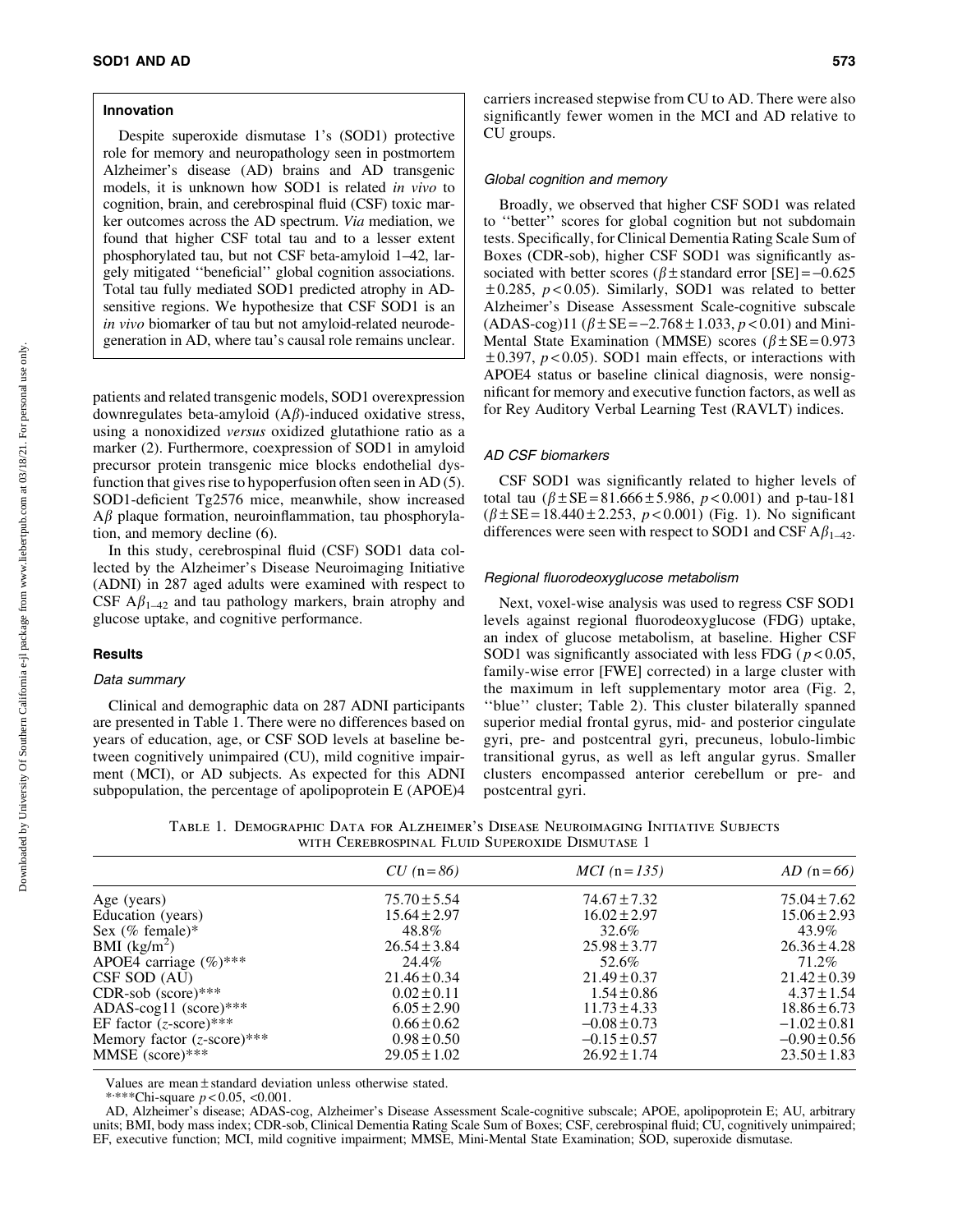

FIG. 1. Correction between CSF SOD and AU biomarkers. The association between higher CSF SOD1 and higher covariateadjusted CSF total tau (A) and p-tau-181 (B) values. AU, arbitrary units; CSF, cerebrospinal fluid; SOD1, superoxide dismutase 1.

## Regional gray matter volume

Voxel-wise analysis was also used to examine how CSF SOD1 concentrations were associated with regional gray matter (GM) at baseline. Higher CSF SOD1 was related to less GM ( *p* < 0.05, FWE corrected) in a large cluster (Fig. 2, "green" cluster; Table 3), with the maximally significant voxel in left supplementary motor area. This cluster bilaterally encompassed precuneus and pre- and postcentral gyri, as well as left lobulo-limbic transitional gyrus/paracentral lobule, superior parietal gyrus, and superior frontal gyrus (Fig. 2; Table 3).

## Preacher–Hayes mediation of SOD1 for memory, GM, and FDG-positron emission tomography outcomes

Finally, Preacher–Hayes mediation analyses were used to separately determine if CSF total tau, p-tau-181, or  $A\beta_{1-42}$ acted as a mediator for the associations between SOD1 and

global cognition, GM, and FDG outcomes. In summary, CSF total tau or to a lesser extent p-tau-181, but not CSF  $A\beta_{1-42}$ , partially or fully mediated SOD1 associations.

For the higher SOD1 and better MMSE score association (direct effect  $\beta \pm SE = 2.980 \pm 0.441$ ,  $p < 0.001$ ), higher total tau acted as a partial mediator, decreasing the statistical effect of SOD1 on MMSE by 67.6% (indirect effect  $\beta \pm$  $SE = -2.014 \pm 0.358$ ,  $p < 0.01$ ) (Fig. 3A). In a separate model, p-tau-181 also showed a significant although weaker partial mediation of the SOD1 and MMSE association, decreasing the statistical effect by 51.5% (direct effect  $\beta \pm SE = 2.002 \pm$ 0.407,  $p < 0.001$ ; indirect effect  $\beta \pm SE = -1.028 \pm 0.237$ , *p* < 0.01). Similar associations were seen for CDR-sob and ADAS-cog11.

For the higher CSF SOD1 and less regional GM association, we focused on precuneus because hypometabolism and atrophy there are imaging markers of progression from preclinical AD to AD. As shown in Figure 1, SOD1 originally



FIG. 2. Brain areas showing less FDG metabolism (''blue'') and GM (''green'') as a function of more CSF SOD1. Numbers below each brain slice represent the sagittal MNI coordinates of the slice. Overlapping areas showing both less FDG metabolism and GM are teal. The GM graph depicts the relationship at the maximal voxel in the left supplementary motor area  $(-9, -10.5, 78)$  and the FDG graph depicts the relationship at the maximal voxel in middle cingulate gyrus  $(4, 10)$ -2, 44). FDG, fluorodeoxyglucose; GM, gray matter. Color images are available online.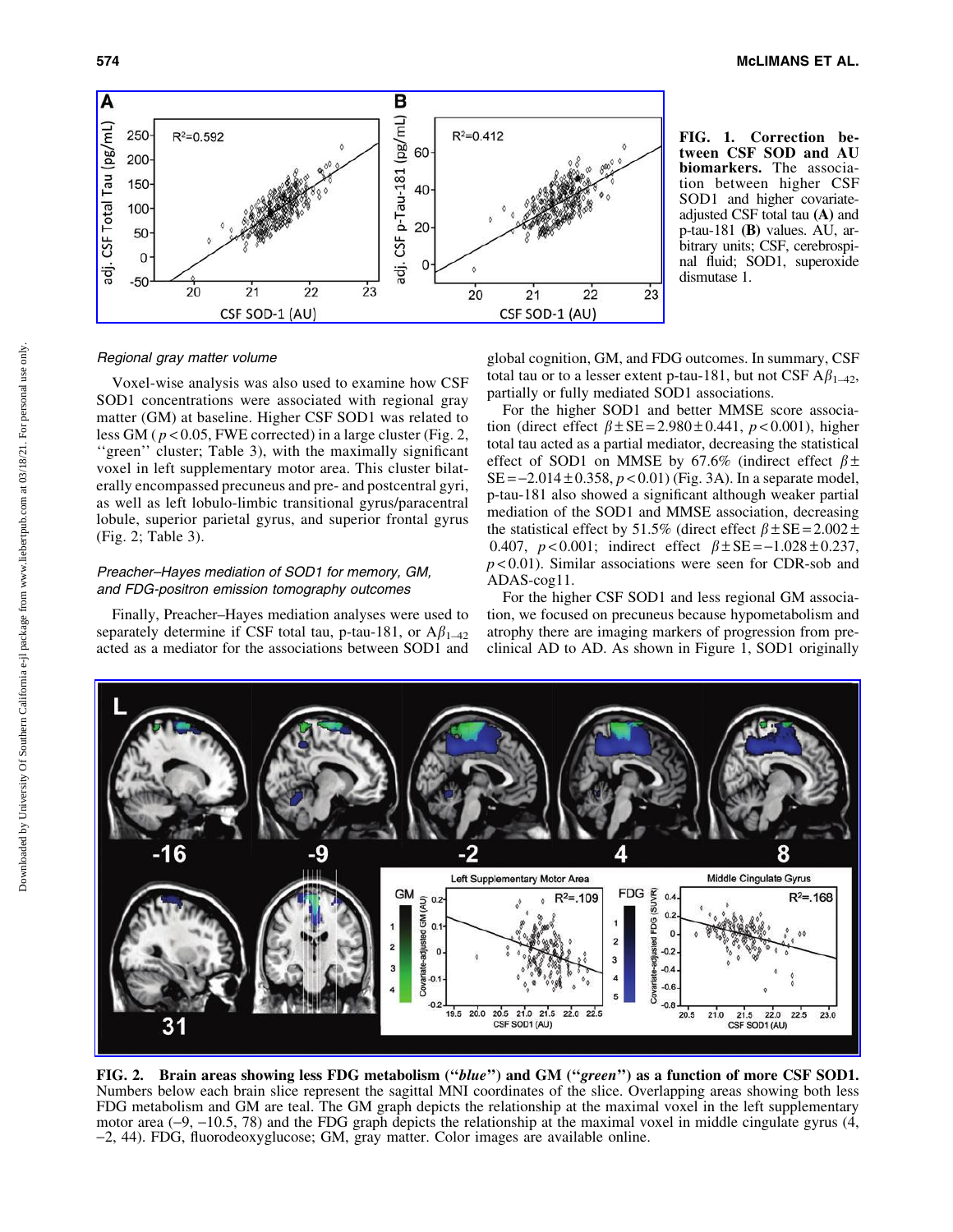Table 2. Negative Main Effects of Superoxide Dismutase on Fluorodeoxyglucose Metabolism

| Location                 | t value | <i>X</i> , <i>Y</i> , <i>Z</i> | Cluster<br>size (voxels) |
|--------------------------|---------|--------------------------------|--------------------------|
| Midcingulate gyrus $(R)$ | 5.31    | $4, -2, 44$                    | 5214                     |
| Precuneus $(R)$          | 4.72    | $2, -48, 44$                   |                          |
| Midcingulate gyrus (R)   | 4.25    | $4, -20, 48$                   |                          |
| Cerebellum               | 3.28    | $-6, -58, -14$                 | 263                      |
| Cerebellum               | 3.18    | $-8, -64, -22$                 |                          |
| Precentral gyrus $(R)$   | 3.00    | $34, -16, 68$                  | 282                      |
| Postcentral gyrus $(R)$  | 2.83    | $38, -36, 70$                  |                          |

This table depicts regions where all subjects had less predicted FDG metabolism as a function of more CSF SOD1. The highest *t* value for a given cluster of significant contiguous voxels is shown. For clusters that extended over >15 mm, the highest submaxima *t* values in those areas are indicated. Coordinates are in MNI atlas space. Brains are oriented in neurological space.

MNI, Montreal Neurological Institute; R, right hemisphere.

predicted less precuneus GM to a moderate degree ( $\beta$  ±  $SE = -0.064 \pm 0.0142$ ,  $p < 0.001$ ). CSF total tau fully mediated this relationship (indirect effect:  $\beta \pm SE = -0.035 \pm$  $0.015$ ,  $p < 0.05$ ) (Fig. 3B), where the SOD1-GM direct effect was nonsignificant  $(\beta \pm SE = -0.047 \pm 0.024, p > 0.05)$ . In a separate model, p-tau-181 partially mediated SOD1 and precuneus GM associations, increasing the degree of association by 35% (direct effect:  $\beta \pm SE = -0.049 \pm 0.016$ ,  $p < 0.05$ ; indirect effect:  $\beta \pm SE = -0.017 \pm 0.008$ ,  $p < 0.05$ ). Total tau and p-tau-181 did not mediate associations between higher CSF SOD1 and less baseline regional FDG uptake.

To explore if AD onset and progression drove these GM mediation results, we reran models only with MCI participants who converted to AD within 24 months and participants classified as AD at baseline. As shown in Figure 4, higher CSF SOD1 was related to more regional GM in the precuneus (direct effect:  $\beta \pm SE = 0.106 \pm 0.034$ ,  $p < 0.01$ ). Higher total tau levels fully mediated this association *via* suppression, decreasing the statistical effect on GM by 90% (indirect effect:  $\beta \pm SE = -0.094 \pm 0.027$ ,  $p < 0.01$ ) and rendering the total effect association between CSF SOD1 and more regional GM nonsignificant. Recall that for voxel-wise analyses including all participants (Fig. 3B), higher SOD1 predicted less GM that was also fully mediated by higher CSF total tau.

Table 3. Negative Main Effects of Superoxide Dismutase on Regional Gray Matter Volume

| Location                                  | t value | X, Y, Z                             | Cluster size<br>(voxels) |
|-------------------------------------------|---------|-------------------------------------|--------------------------|
| Supplementary<br>motor area $(L)$         |         | $4.57 -9, -10, 78$                  | 3855                     |
| Precuneus $(L)$<br>Paracentral lobule (R) |         | $-10, -50, 72$<br>4.23 2, $-28, 69$ |                          |

This table depicts regions where all subjects had less predicted gray matter as a function of more CSF SOD1. The highest *t* value for a given cluster of significant, contiguous voxels is shown. For clusters that extended over >15 mm, the highest submaxima *t* values in those areas are indicated. Coordinates are in MNI atlas space. Brains are oriented in neurological space.

L, left hemisphere.

#### **Discussion**

Progressive pro-oxidant damage has been associated with AD hallmarks such as tau and amyloid neuropathology, memory decline, and less neural integrity in AD-sensitive regions. In this study, we observed across the AD spectrum that more CSF SOD1 was related to more CSF tau species but not  $A\beta_{1-42}$ . CSF total tau *via* mediation suppressed ''beneficial'' SOD1 associations with cognition and fully accounted for less predicted GM, but not glucose uptake, in AD-sensitive parietal and frontal regions. Even so, this leads to the further question of whether total tau induces pro-oxidation or reflects a specific pro-oxidative process separate from  $A\beta_{1-42}$ .

In AD rodent models, higher SOD1 expression generally appears to induce protection in brain (1, 5, 6) and preserve cognition (4). We observed that higher CSF SOD1 corresponded to better global cognitive function based on CDRsob, ADAS-cog11, and MMSE in all participants. This is consistent with a study among aged mice that overexpressed extracellular SOD (*i.e.*, SOD1), which showed improved motor learning and decreased age-related decline in spatial memory compared with controls (4). The authors also illustrated an improvement in long-term potentiation, a molecular process underlying learning and memory, in the mice overexpressing extracellular SOD. While our observations are correlational and mediation with these data cannot be used to make causal interpretations, it was nonetheless interesting that higher total tau, but not CSF  $A\beta_{1-42}$ , reflected drastic mitigation but not erasure of CSF SOD1 associations with global cognition.

Here, regardless of clinical diagnosis, higher SOD1 levels across all participants were strongly correlated with more CSF total tau and p-tau-181 levels, but not  $A\beta_{1-42}$ . This led to our hypothesis that progressive neurodegeneration reflecting more tau deposition might induce more SOD1 to minimize free radical damage. These findings parallel those of Winer *et al.* (8), who showed a significant positive correlation between CSF SOD1 levels and both tau and phosphorylated tau in aged adults with AD. They also observed weak CSF SOD1 associations with CSF  $A\beta_{1-42}$  across all diagnostic groups and no associations among any of the subgroups (8), which is in line with our observing no such relationships in this study. We hypothesize that SOD1 activity may reduce tau-related neurodegeneration in areas affected later in the disease, where other antioxidant factors may regulate pro-oxidant damage reflecting amyloidosis. Alternatively, since tau is indicative of neuronal injury, and oxidative stress can cause cell death, tau and SOD1 may track neurodegeneration during AD onset and progression better than  $A\beta_{1-42}$ .

Indeed, for regional GM and FDG metabolism, CSF SOD1 was related to less GM and glucose metabolism in the precuneus, posterior cingulate gyrus, paracentral lobule, and frontal gyri. Our mediation analyses suggest that tau accumulation reflecting progressive pro-oxidant damage may affect atrophy in these areas, in part distinguishing AD onset and progression. Indeed, CSF SOD1 no longer significantly predicted more GM in participants with AD onset or AD at baseline after total tau mediation. It is our hypothesis that SOD production may thus be futile in controlling free radical levels once a participant is on a trajectory for AD onset and progression. This phenomenon may extend beyond neural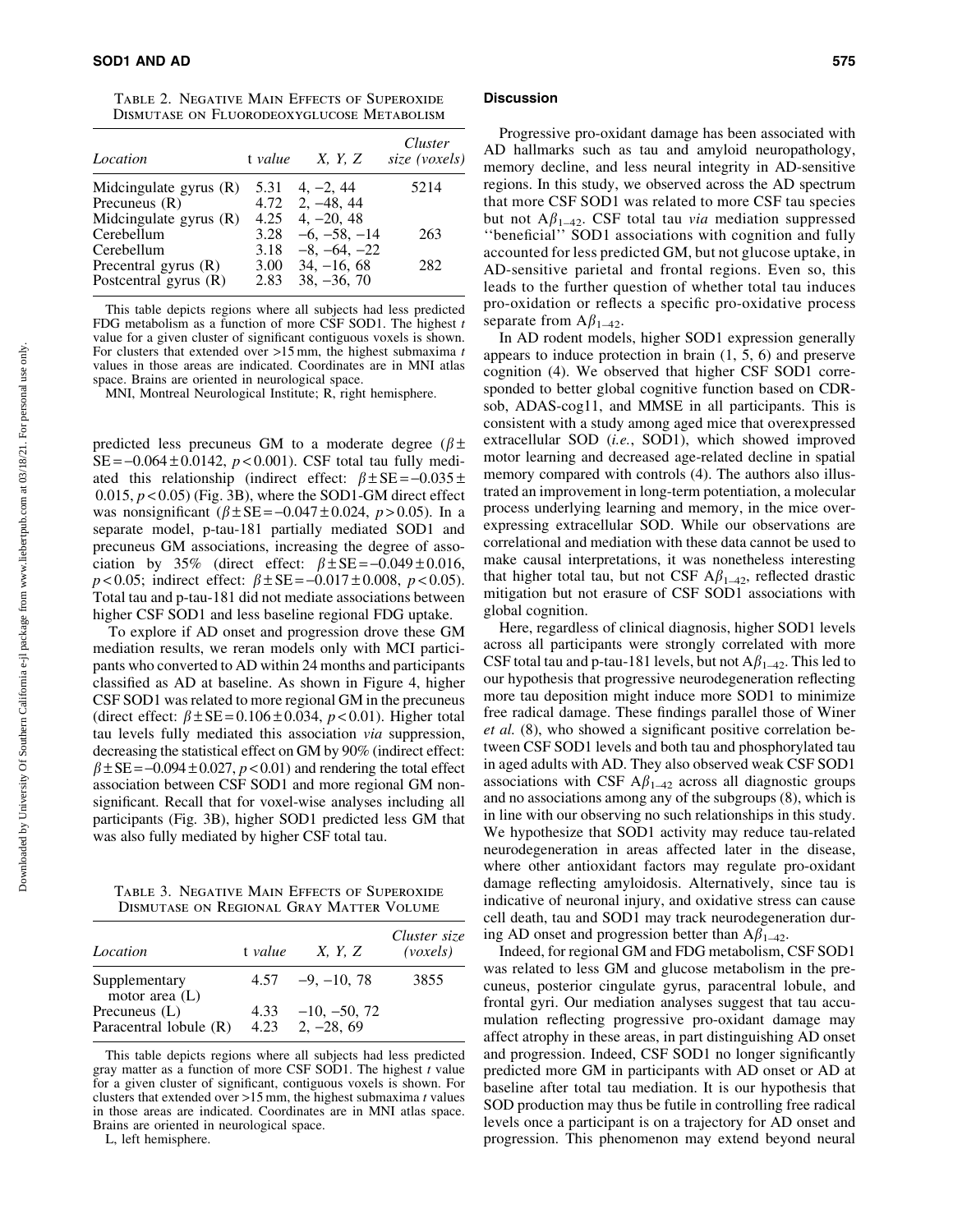

FIG. 3. Mediation on effects of SOD1 on MMSE and Precuneus GM by tau. Preacher–Hayes mediation of CSF SOD1, total tau, and MMSE scores at baseline (A). Preacher–Hayes mediation of CSF SOD1, CSF total tau, and regional GM volume in left precuneus in a submaximum voxel  $(-10.5, -49.5, 72)$  (B). \*\**p* < 0.01, \*\*\**p* < 0.001. MMSE, Mini-Mental State Examination. Color images are available online.

parenchyma. For example, erythrocyte SOD activity was significantly higher in a group of 27 AD participants compared with controls; the SOD levels in the AD and control participants were also positively correlated with serum malondialdehyde levels, which is a marker of oxidative stress, suggesting that the body is producing SOD in an attempt to reduce oxidative stress levels (8).

We should note several limitations with this study. First, all analyses were correlational, and while mediation analyses suggested more total tau largely drove SOD1 associations, it remains unclear if tau accumulation induces redox imbalance or serves an antioxidant function to reduce pro-oxidative damage. Therefore, experimental paradigms are needed to test if AD human tau neurons transplanted in AD or control rodent parietal and frontal regions induce pro- or antioxidation, and how CSF SOD1 application affects neurite integrity with or without tau present. Dietary recall was also not collected in ADNI participants, which would have been helpful to assess the link between diets that induce oxidative stress and SOD1 expression in the brain. Participant CSF samples were only assayed at baseline, so we were unable to longitudinally examine CSF SOD1 and variation over time in AD outcomes. Finally, plasma SOD1 that was assayed in ADNI1



FIG. 4. Mediation on effects of SOD1 on Precuneus GM by tau in AD and MCI participants who convert to AD. Preacher–Hayes mediation of CSF SOD1, total tau, and regional GM volume in left precuneus in a submaximum voxel  $(-10.5, -49.5, 72)$  among participants with MCI who converted to AD within 24 months and AD participants diagnosed at baseline. AD, Alzheimer's disease; MCI, mild cognitive impairment. Color images are available online.

did not pass quality control measures, which did not allow us to see if similar associations occurred in the periphery.

In summary, we observed that CSF SOD1 has strong associations with total tau and p-tau-181 in CSF, global cognition, and regional GM and glucose metabolism, all of which have been linked with AD etiopathogenesis. We observed that CSF SOD1 is associated with better global cognition, yet less GM and glucose uptake in parietal and frontal areas that are sensitive to AD-related changes. We noted that higher total tau appears to partially or fully mediate these associations, nearly mitigating the statistical effect of more SOD1 on better MMSE scores and less regional GM volume. Because of these novel findings, we hypothesize that CSF SOD1 may simultaneously be related to the degree of ADrelated neurodegeneration seen in the brain specific to tau accumulation, and also reflect the degree of free radical scavenging as a compensatory mechanism. Future work should examine if CSF SOD1 levels are related to regional tau deposition and track progressive accumulation across  $*p < 0.01$ . the AD spectrum; in addition, forthcoming research should determine the utility of peripheral SOD1 as a biomarker for AD outcomes.

# Notes

#### **Participants**

Data from middle-aged to aged adults were obtained from the ADNI database. The ADNI was launched in 2003 as a public–private partnership, led by Principal Investigator Michael W. Weiner, MD. The primary goal of ADNI has been to test whether serial magnetic resonance imaging (MRI), positron emission tomography (PET), other biological markers, and clinical and neuropsychological assessment can be combined to measure the progression of MCI and early AD. For up-to-date information see Alzheimer's Disease Neuroimaging Initiative website. Written informed consent was obtained from all ADNI participants at their respective ADNI sites. The ADNI protocol was approved by site-specific institutional review boards. Baseline CSF data for SOD1 were available for 287 subjects: 86 CU individuals, 135 MCI individuals, and 66 individuals with AD.

Participants with MCI met the following diagnostic criteria: (1) memory complaint identified by the participant or their study partner; (2) abnormal memory as assessed by the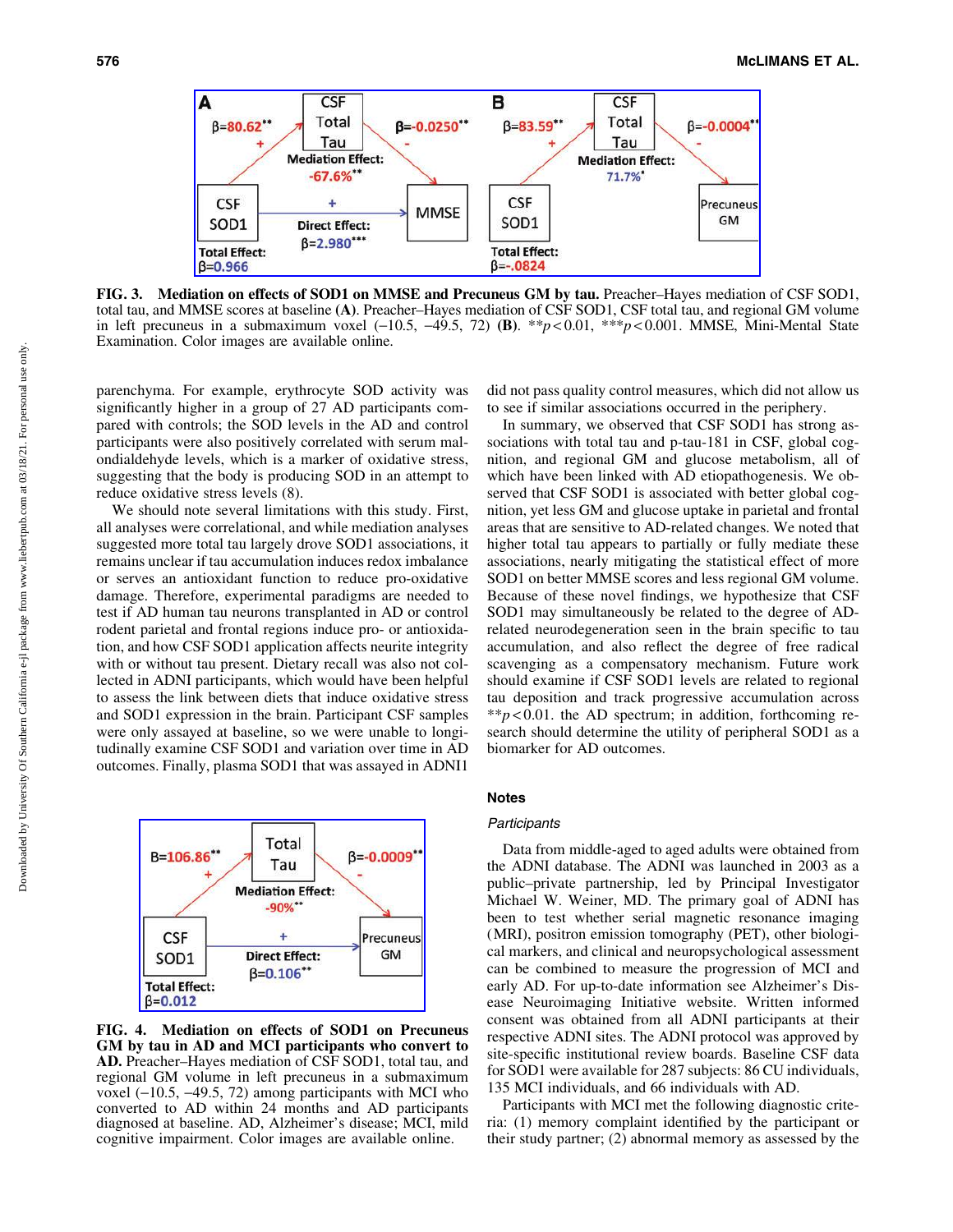Logical Memory II subscale from the Wechsler Memory Scale-Revised; (3) MMSE score between 24 and 30; (4) CDR of 0.5; and (5) deficits not severe enough for the participant to be diagnosed with AD by the site physician at screening. Participants with AD met similar criteria, however, were required to have an MMSE score between 20 and 26, a CDR of 0.5 or 1.0, and National Institute of Neurological and Communicative Disorders and Stroke/Alzheimer's Disease and Related Disorders Association criteria for probable AD.

## Mass spectrometry and SOD1

Data were downloaded from the Biomarkers Consortium CSF Proteomics multiple reaction monitoring (MRM) data set. The ADNI Biomarkers Consortium Project investigated the extent to which selected peptides, measured with mass spectrometry (MS), could discriminate among disease states. Briefly, MRM-MS was used for targeted quantitation of 567 peptides representing 221 proteins in a single run (Caprion Proteome, Inc., Montreal, Canada). Analyses for this report focused on cytosolic SOD1 levels, which were assayed in the CSF multiplex panel as reflected by the peptide GDGPVQGIINFEQK.

## APOE genotype

The ADNI Biomarker Core at the University of Pennsylvania conducted APOE e4 genotyping. We characterized participants as having zero APOE e4 alleles, one APOE4 allele, or two APOE e4 alleles. Analyses did not differ when discriminating APOE4 carriage *versus* noncarriage.

## Amyloid and tau CSF biomarkers

CSF sample collection, processing, and quality control of p-tau-181, total tau, and  $A\beta_{1-42}$  are described in the ADNI1 protocol manual. Briefly, CSF samples were analyzed using INNO-BIA Alz Bio3 immunoassay reagents with the Luminex platform. Statistical modeling was completed to confirm reliability of results across seven laboratories before implementation with ADNI.

## Neuropsychological assessment

ADNI utilizes an extensive battery of assessments to examine cognitive functioning with particular emphasis on domains relevant to AD. A full description is available at [\(www.adni-info.org/Scientists/CognitiveTesting.aspx](http://www.adni-info.org/Scientists/CognitiveTesting.aspx)). All subjects underwent clinical and neuropsychological assessment at the time of scan acquisition. Neuropsychological assessments included the following: the CDR-sob, MMSE, RAVLT, and ADAS-cog. A composite memory score encompassing the RAVLT, ADAS-cog, MMSE, and Logical Memory assessments was also utilized. This composite memory score was used in formal analyses to represent global memory among subjects.

## MRI acquisition and preprocessing

T1-weighted MRI scans were acquired within 10–14 days of the screening visit following a back-to-back threedimensional magnetization-prepared rapid gradient echo scanning protocol described in the ADNI MRI Technical Procedures Manual. The SPM12 ''New Segmentation'' tool

was used to extract modulated GM volume maps. Maps were smoothed with an 8 mm Gaussian kernel and then used for all voxel-wise analyses.

## Fluorodeoxyglucose-PET

Briefly, 185 MBq of [18-153-F]-FDG was injected intravenously. After 30 min, six 5-min frames were acquired. Frames of each baseline image series were coregistered to the first frame and combined into dynamic image sets. Each set was averaged, reoriented to a standard  $160 \times 160 \times 96$  voxel spatial matrix of resliced 1.5 mm<sup>3</sup> voxels, normalized for intensity, and smoothed with an 8 mm full width at half maximum kernel. To derive the standardized uptake value ratio, pixel intensity was normalized according to the pons since it demonstrates preserved glucose metabolism in AD. Normalization to the pons removed interindividual tracer metabolism variability. The Montreal Neurological Institute template space was used to spatially normalize images using SPM12.

#### Statistical analysis

All analyses were conducted using SPSS 25 (IBM Corp., Armonk, NY) or SPM12. For non-MRI or FDG analyses, linear mixed regression models tested the main effects of CSF SOD1 on outcomes, including neuropsychological performance and AD CSF biomarkers, including  $A\beta_{1-42}$ , total tau, and p-tau-181. Main effects and interactions with APOE4 allele load were separately tested in a single model. Covariates included age at baseline, body mass index (BMI), sex, and baseline clinical diagnosis. Participant's years of education were also included as a covariate for models with cognitive tests as an outcome of interest. Baseline diagnosis was not used as a covariate for models with cognitive tests as an outcome of interest to avoid multicollinearity. Preacher–Hayes mediation analyses were conducted in SPSS 25 using PROCESS v3.3. Nonsignificant covariates were removed from final models for model parsimony.

For voxel-wise analysis, second-level mixed models tested the main effects of SOD1 on regional GM volume and FDG, controlling for age, sex, BMI, APOE4 status, and baseline clinical diagnosis. Voxel and cluster statistical thresholds were set at  $p < 0.005$  (uncorrected) and  $p < 0.05$  (FWE corrected), respectively. Results were considered significant at the cluster level. As described previously (7), to further reduce type 1 error, we utilized a GM threshold of 0.2 to ensure that voxels with <20% likelihood of being GM were not analyzed. For GM, Monte Carlo simulations in ClusterSim were used to estimate that 462 contiguous voxels were needed for such a cluster to occur at FWE *p* < 0.05. For FDG voxel-wise analyses, Monte Carlo simulations were used to estimate that 224 contiguous voxels were needed for such a cluster to occur at FWE  $p < 0.05$ .

#### Acknowledgments

This study was funded by the Iowa State University, NIH R00 AG047282, and AARGD-17-529552. Neither funding source had any involvement in the report. Data used in preparation of this article were obtained from the Alzheimer's Disease Neuroimaging Initiative (ADNI) database [\(http://adni.loni.usc.edu\)](http://adni.loni.usc.edu). As such, the investigators within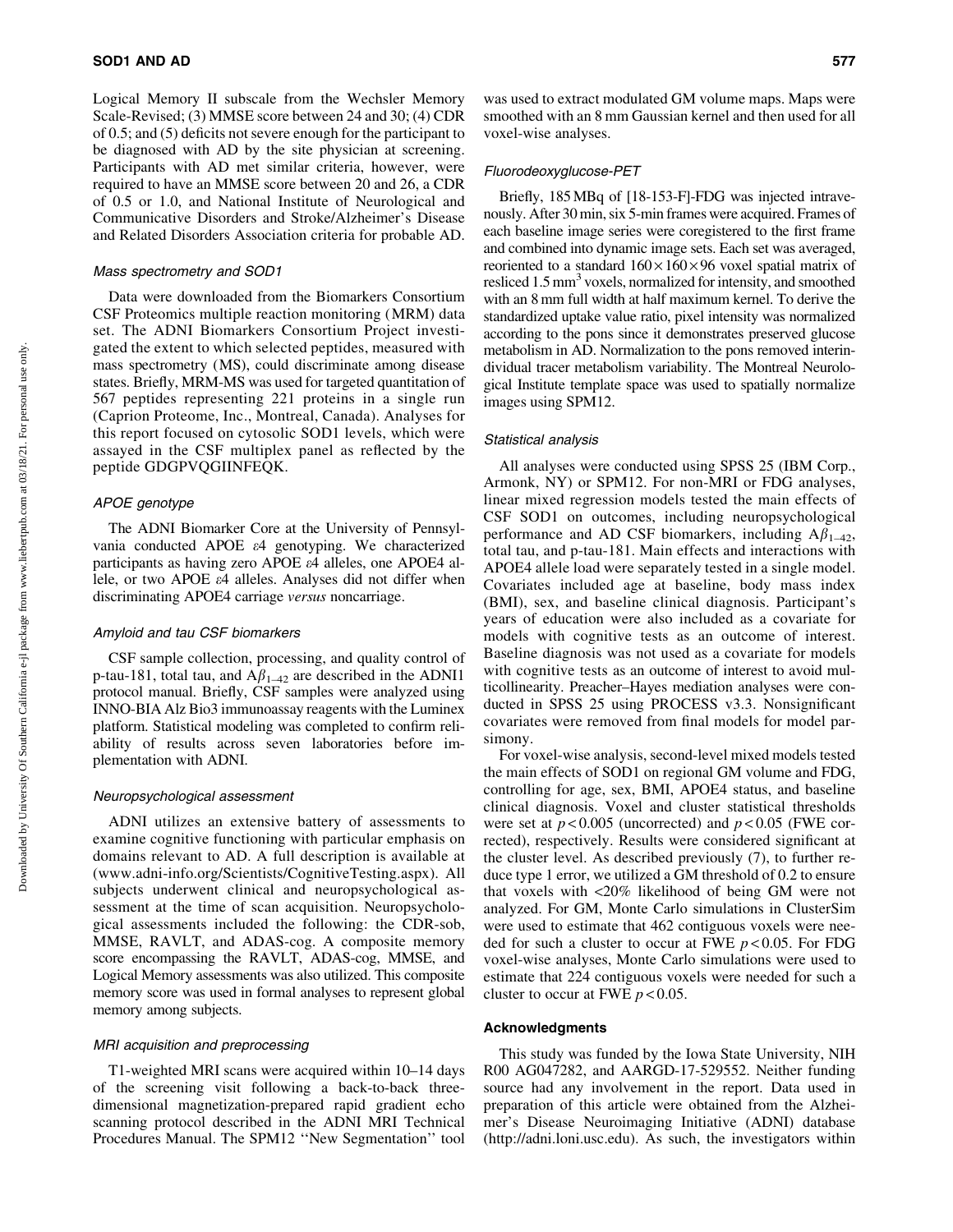the ADNI contributed to the design and implementation of ADNI and/or provided data, but did not participate in analysis or writing of this report. A complete listing of ADNI investigators can be found at [\(http://adni.loni.usc.edu/wp-content/](http://adni.loni.usc.edu/wp-content/uploads/how_to_apply/ADNI_Acknowledgement_List.pdf) [uploads/how\\_to\\_apply/ADNI\\_Acknowledgement\\_List.pdf\)](http://adni.loni.usc.edu/wp-content/uploads/how_to_apply/ADNI_Acknowledgement_List.pdf). Data collection and sharing for this project were funded by the Alzheimer's Disease Neuroimaging Initiative (ADNI; National Institutes of Health Grant U01 AG024904) and DOD ADNI (Department of Defense award number W81XWH-12-2-0012). ADNI is funded by the National Institute on Aging, the National Institute of Biomedical Imaging and Bioengineering, and through generous contributions from the following: AbbVie, Alzheimer's Association; Alzheimer's Drug Discovery Foundation; Araclon Biotech; BioClinica, Inc.; Biogen; Bristol-Myers Squibb Company; CereSpir, Inc.; Cogstate; Eisai, Inc.; Elan Pharmaceuticals, Inc.; Eli Lilly and Company; EuroImmun; F. Hoffmann-La Roche Ltd. and its affiliated company Genentech, Inc.; Fujirebio; GE Healthcare; IXICO Ltd.; Janssen Alzheimer Immunotherapy Research and Development, LLC.; Johnson and Johnson Pharmaceutical Research and Development LLC.; Lumosity; Lundbeck; Merck and Co., Inc.; Meso Scale Diagnostics, LLC.; NeuroRx Research; Neurotrack Technologies; Novartis Pharmaceuticals Corporation; Pfizer Inc.; Piramal Imaging; Servier; Takeda Pharmaceutical Company; and Transition Therapeutics. The Canadian Institutes of Health Research is providing funds to support ADNI clinical sites in Canada. Private sector contributions are facilitated by the Foundation for the National Institutes of Health. The grantee organization is the Northern California Institute for Research and Education, and the study is coordinated by the Alzheimer's Therapeutic Research Institute at the University of Southern California. ADNI data are disseminated by the Laboratory for Neuro Imaging at the University of Southern California.

# References

- 1. Borg J and Chereul E. Differential MRI patterns of brain atrophy in double or single transgenic mice for APP and/or SOD. *[J Neurosci Res](https://www.liebertpub.com/action/showLinks?pmid=18646206&crossref=10.1002%2Fjnr.21778&citationId=p_27)* 86: 3275–3284, 2008.
- 2. Celsi  $\overline{F}$ , Svedberg M, Unger C, Cotman CW, Carrì MT, Ottersen OP, Nordberg A, and Torp R. Beta-amyloid causes downregulation of calcineurin in neurons through induction of oxidative stress. *[Neurobiol Dis](https://www.liebertpub.com/action/showLinks?pmid=17344052&crossref=10.1016%2Fj.nbd.2006.12.022&citationId=p_28)* 26: 342–352, 2007.
- 3. Delacourte A, Defossez A, Ceballos I, Nicole A, and Sinet PM. Preferential localization of copper zinc superoxide dismutase in the vulnerable cortical neurons in Alzheimer's disease. *[Neurosci Lett](https://www.liebertpub.com/action/showLinks?pmid=3200483&crossref=10.1016%2F0304-3940%2888%2990597-6&citationId=p_29)* 92: 247–253, 1988.
- 4. Hu D, Serrano F, Oury TD, and Klann E. Aging-dependent alterations in synaptic plasticity and memory in mice that overexpress extracellular superoxide dismutase. *[J Neurosci](https://www.liebertpub.com/action/showLinks?pmid=16611809&crossref=10.1523%2FJNEUROSCI.5566-05.2006&citationId=p_30)* 26: 3933–3941, 2006.
- 5. Iadecola C, Zhang F, Niwa K, Eckman C, Turner SK, Fischer E, Younkin S, Borchelt DR, Hsiao KK, and Carlson GA. SOD1 rescues cerebral endothelial dysfunction in mice overexpressing amyloid precursor protein. *[Nat Neurosci](https://www.liebertpub.com/action/showLinks?pmid=10195200&crossref=10.1038%2F5715&citationId=p_31)* 2: 157–161, 1999.
- 6. Murakami K, Murata N, Noda Y, Tahara S, Kaneko T, Kinoshita N, Hatsuta H, Murayama S, Barnham KJ, Irie K,

Shirasawa T, and Shimizu T. SOD1 (copper/zinc superoxide dismutase) deficiency drives amyloid beta protein oligomerization and memory loss in mouse model of Alzheimer disease. *[J Biol Chem](https://www.liebertpub.com/action/showLinks?pmid=22072713&crossref=10.1074%2Fjbc.M111.279208&citationId=p_32)* 286: 44557–44568, 2011.

- 7. Willette AA, Bendlin BB, Starks EJ, Birdsill AC, Johnson SC, Christian BT, Okonkwo OC, La Rue A, Hermann BP, Koscik RL, Jonaitis EM, Sager MA, and Asthana S. Association of insulin resistance with cerebral glucose uptake in late middle-aged adults at risk for Alzheimer disease. *[JAMA](https://www.liebertpub.com/action/showLinks?pmid=26214150&crossref=10.1001%2Fjamaneurol.2015.0613&citationId=p_33) [Neurol](https://www.liebertpub.com/action/showLinks?pmid=26214150&crossref=10.1001%2Fjamaneurol.2015.0613&citationId=p_33)* 72: 1013–1020, 2015.
- 8. Winer L, Srinivasan D, Chun S, *et al.* SOD1 in cerebral spinal fluid as a pharmacodynamic marker for antisense oligonucleotide therapy. *[JAMA Neurol](https://www.liebertpub.com/action/showLinks?pmid=23147550&crossref=10.1001%2Fjamaneurol.2013.593&citationId=p_34)* 70: 201–207, 2013.
- 9. Zuo L, Zhou T, Pannell BK, Ziegler AC, and Best TM. Biological and physiological role of reactive oxygen species—the good, the bad and the ugly. *[Acta Physiol](https://www.liebertpub.com/action/showLinks?pmid=25912260&crossref=10.1111%2Fapha.12515&citationId=p_35)* 214: 329–348, 2015.

Address correspondence to: *Dr. Auriel A. Willette Department of Food Science and Human Nutrition Iowa State University 2209 HNSB Ames, IA 50011*

*E-mail:* awillett@iastate.edu

Date of first submission to ARS Central, April 30, 2019; date of acceptance, May 10, 2019.

#### Abbreviations Used

| $A\beta$ = beta-amyloid                     |
|---------------------------------------------|
| $AD =$ Alzheimer's disease                  |
| $ADAS-cog = Alzheimer's Disease Assessment$ |
| Scale-cognitive subscale                    |
| ADNI = Alzheimer's Disease Neuroimaging     |
| Initiative                                  |
| $APOE = apolipoprotein E$                   |
| $BMI = body$ mass index                     |
| $CDR$ -sob = Clinical Dementia Rating Scale |
| Sum of Boxes                                |
| $CSF =$ cerebrospinal fluid                 |
| $CU =$ cognitively unimpaired               |
| $EF =$ executive function                   |
| $FDG = \text{fluorodeoxyglucose}$           |
| $FWE = family-wise error$                   |
| $GM =$ gray matter                          |
| $MCI = mild cognitive impairment$           |
| $MMSE = Mini-Mental State Examination$      |
| $MNI = Montreal$ Neurological Institute     |
| $MRI = magnetic$ resonance imaging          |
| $MRM =$ multiple reaction monitoring        |
| $MS = mass$ spectrometry                    |
| $PET =$ positron emission tomography        |
| $RAVLT = Rey$ Auditory Verbal Learning Test |
| $ROS = reactive$ oxygen species             |
| $SE =$ standard error                       |
| $SOD1 =$ superoxide dismutase 1             |